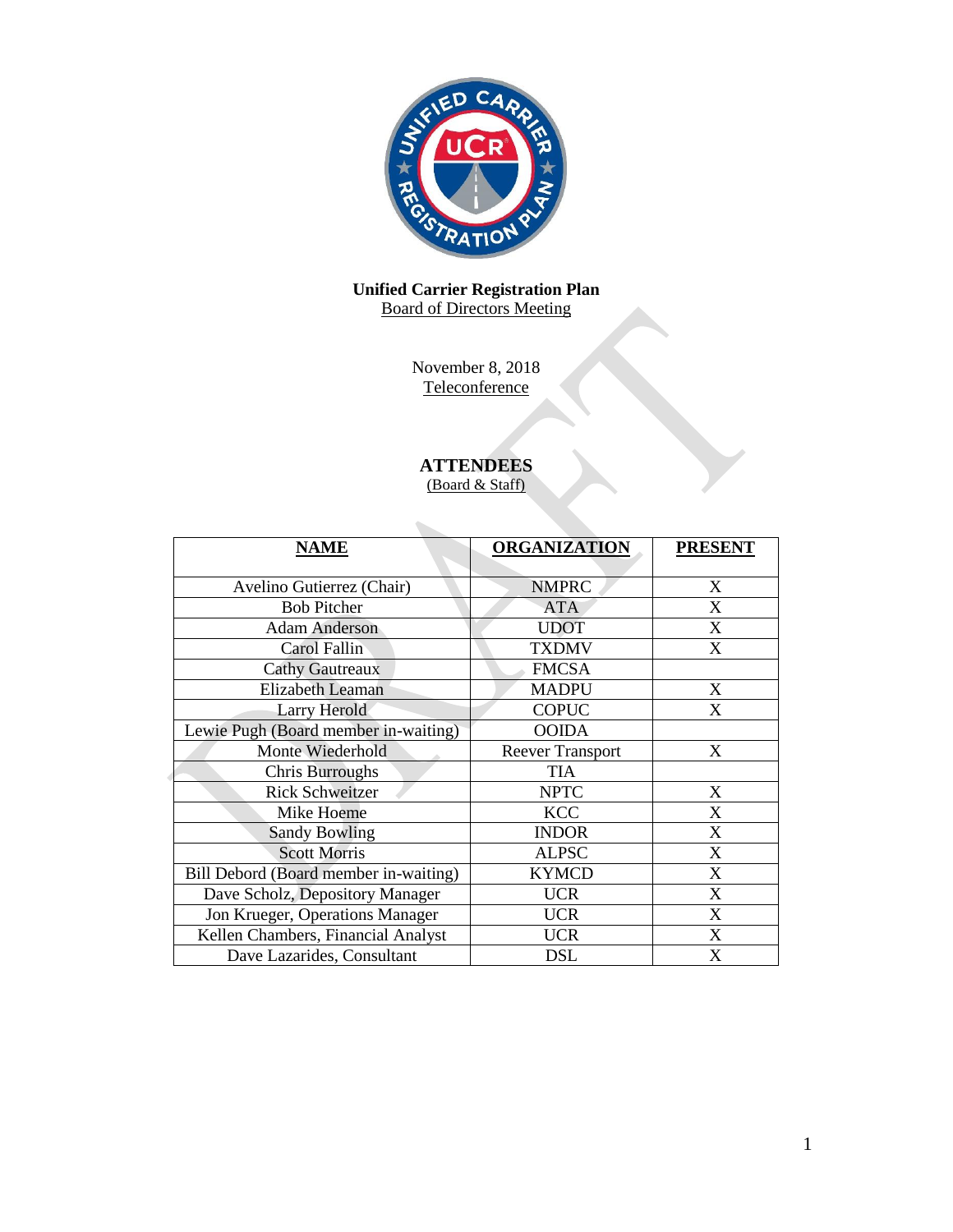# **MINUTES**

# **Welcome, Call to Order & Introductions**

Chair Avelino Gutierrez called the meeting to order at 12:01 p.m. ET and welcomed attendees. A roll call of the Board was taken (see previous page) and a quorum confirmed. Guests were invited to announce themselves on the conference line.

# **Verification of Meeting Notice**

Mr. Gutierrez confirmed that the notice for the meeting was published in the Federal Register on October 29, 2018.

# **Review & Approval of Agenda & Setting of Ground Rules**

A MOTION was MADE and SECONDED to adopt the November Board agenda as presented. THE MOTION CARRIED.

# **Approval of Minutes of the October 25, 2018 UCR Board Meeting**

A MOTION was MADE and SECONDED to adopt the October Board minutes as presented. Following discussion, the following edits were proposed:

- Under Report of FMCSA, the text is revised to read "Rick Wood reported that FMCSA is processing all proposed UCR Board appointments that have been submitted to the Department."
- Under Old/New Matters, the text is revised to read "The Texas DMV reports that an auditor is to be selected by mid-December."

A MOTION was MADE and SECONDED to adopt the minutes as amended. THE MOTION CARRIED.

# **Critical Issues**

 **Update re: 2019 UCR Fee Rulemaking from FMCSA**  There were no updates.

# **Finance update**

Depository Manager Dave Scholz presented an initial draft of a recommendation for 2020-21 UCR fee levels, a draft FY 2019 operating budget and investment options.

Mr. Scholz asked for questions and there were none. He reported that all three items will be included on the December 2018 Board agenda for further review and discussion, as well as possible approval.

#### **Updates Concerning UCR Legislation**

There were no updates.

#### **Report of FMCSA**

There were no updates.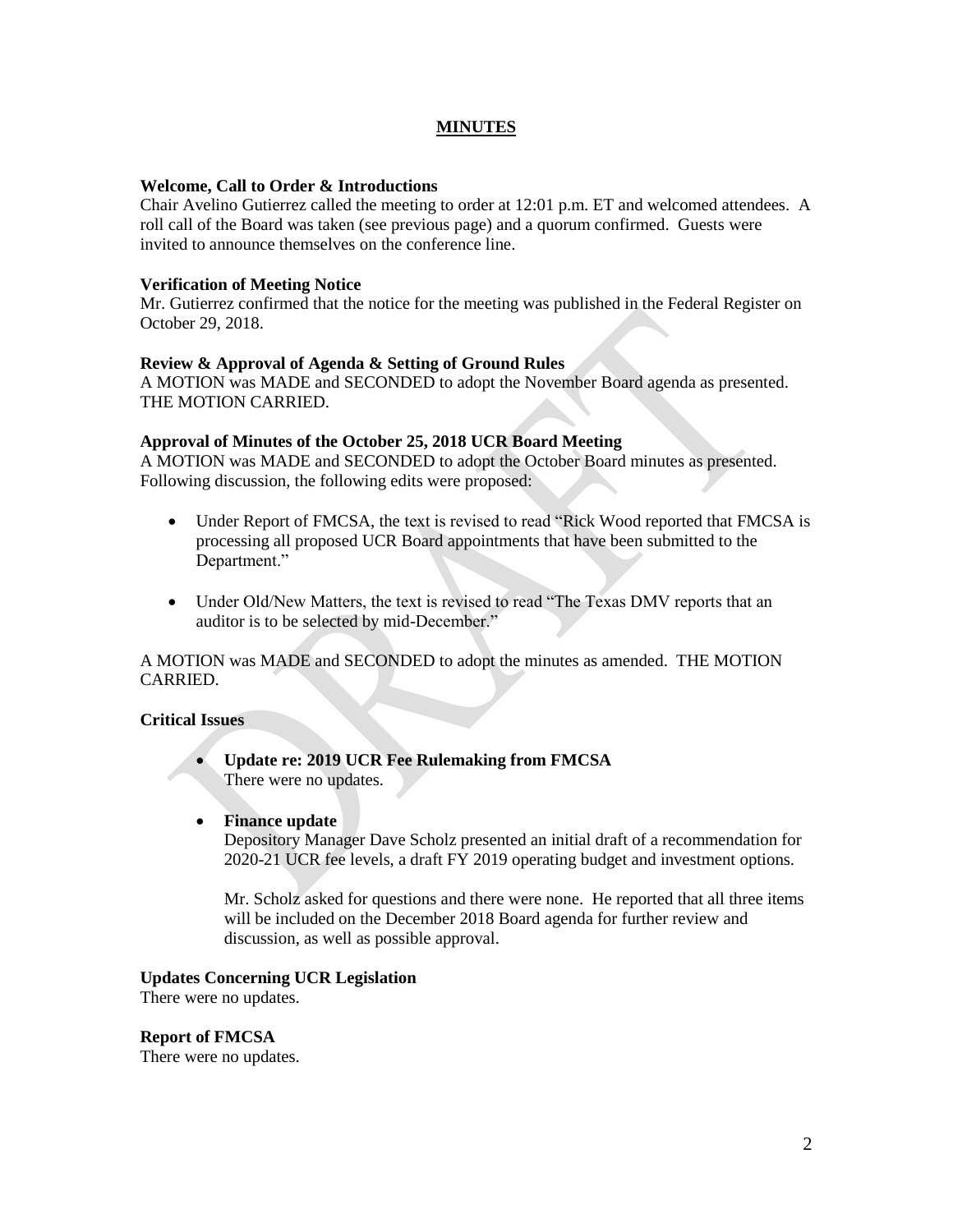# **Report of UCR Administrator (Kellen)**

Mr. Scholz and Operations Manager Jon Krueger reported that the monthly Management Report was distributed before the meeting.

# **Report of DSL Transportation Services, Inc.**

Dave Lazarides reviewed the latest FARs activity report and answered questions.

# **Subcommittee Reports**

- **Audit Subcommittee** Mike Hoeme reported that the Audit Subcommittee is planning to meet by teleconference on December 19.
- **Finance Subcommittee**  There were no updates.
- **Registration System Subcommittee** There were no updates.
- **Procedures Subcommittee**  There were no updates.
- **Dispute Resolution Subcommittee** There were no updates.
- **Industry Advisory Subcommittee**  Bob Pitcher reported that the Industry Advisory Subcommittee will meet on January 28, 2019 in Tampa, FL.

# **Old/New Matters**

Mr. Gutierrez instructed subcommittee chairs to let him know as soon as possible about their meeting schedule in 2019.